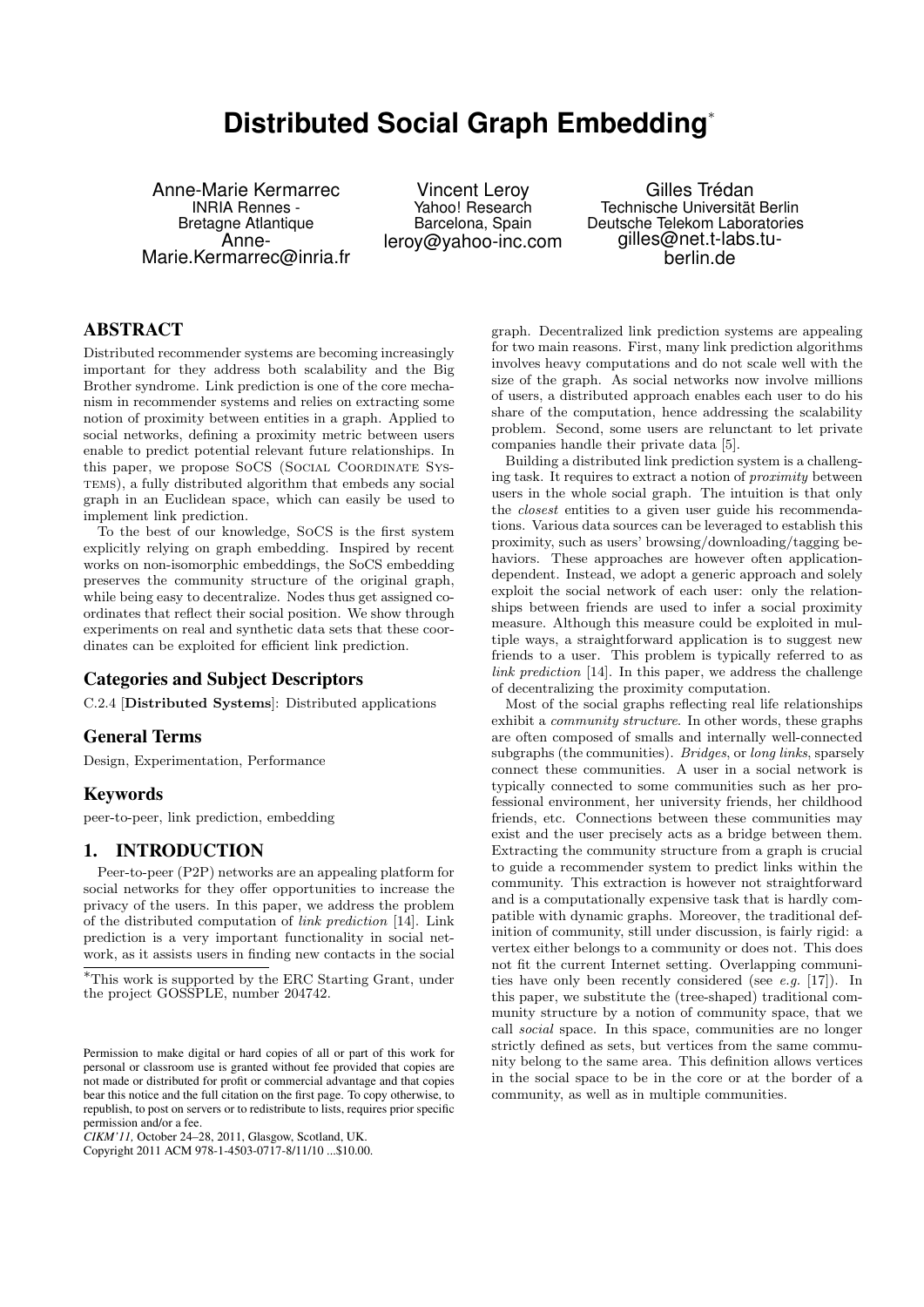In this paper, we introduce a novel decentralized algorithm based on (non-isometric) force based graph embedding to assist a link prediction system. More specifically, we propose SoCS (Social Coordinate Systems), a fully distributed graph embedding algorithm that embeds a social graph into a metric space. The embedding achieved by SoCS preserves the community structure of the input graph thus enabling to easily predict links. SoCS predicts links between vertices that turn out to be close in the social space but are not connected in the input graph. SoCS is a very simple algorithm, less than 20 lines of code. SoCS is based on a gossip protocol and does not require any vertex to have a global knowledge of the system.

As we show in the following, force based graph embedding is a natural candidate to distribution. Thus, our approach provides a sound basis for distributed link prediction systems. SoCS can be parameterized with any force-based model and we explore in this paper the application of two well-known energy models to generate a social graph embedding. We provide empirical evidence that the state-of-theart force model as presented by theoreticians (the LinLog model [15]) is not necessarily the model providing the best results in a practical setting. Additionally, we obtain the surprising result that distributed versions of our protocol, that solely rely on local knowledge, often provide a better accuracy than their centralized counterparts. This demonstrates a connection with local non-linear dimensionality reduction algorithms. We evaluate SoCS in the context of a terrorist collaboration network, a co-authorship dataset, and a synthetic small-world Kleinberg topologies [11].

Our results show that SoCS is able to achieve social embedding: links removed from social networks are accurately predicted, and SoCS enables to clearly distinguish between short and long-range links in a small-world network. We also observe that SoCS is efficient and highly resilient to dynamics. Thus, SoCS is a perfect candidate to implement a contact recommender system in a P2P social network. The rest of the paper is organized as follows. In Section 2, we present background on graph embedding and force-based layout. We present SoCS in Section 3 and provide some experimental results in Section 4. Finally, we review related work in Section 5 and conclude in Section 6.

#### 2. BACKGROUND

In this section, we present the link prediction problem and provide the background on graph embedding required to understand our decentralized protocol. We also introduce the two force models that we consider in this work.

#### 2.1 Link Prediction

The link prediction problem, introduced in [14], consists in predicting the links that are likely to appear in a social network. Most of the existing approaches rely only on the structure of the graph to determine a similarity between users, and rank their predictions according to this similarity. Section 4, we evaluate SoCS against the three following algorithms. The graph shortest path (SP) and the number of common neighbors (CNSP) are used in [14]. In the case of CNSP, we first compute the shortest path between nodes, and then compare the number of common neighbors if the shortest path's length is 2. The hierarchical random graph (HRG) model, presented in [2], relies on the probability that two given nodes belong to the same community to predict links.

## 2.2 Graph Embedding

Consider  $G(V, E)$ , an undirected graph of  $n = |V|$  nodes representing a distributed system. Let  $\mathcal P$  be the *host* space and let dim  $P = d$ . A graph embedding is a mapping of the graph vertices to positions in the host space. In other words, each vertex gets assigned to a point in the host space.

Generally, the objective of graph embeddings is to preserve the original graph distances in the host space such that the graph shortest path distance between two nodes is equal to the distance between their respective images in the host space. If this property holds for any two nodes, the embedding is said isometric. Yet, our goal to achieve a social embedding is to precisely apply some distortion to extract the community structure of a graph so that edges within communities are shorter than those between communities. Therefore, in SoCS, we use low-dimensional host spaces  $(d \ll n)$ : our goal is not to minimize the distortion, since an isometric embedding would not respect the community structure.

#### 2.3 Force-based graph embedding

In this paper, we consider force-based embeddings (FBE), introduced by Eades [4]. Several variations have been proposed since. Intuitively, it is possible to explain the algorithm using a physical analogy: edges represent springs and nodes represent electrically equally charged particles. Edges (springs) attract the vertices they link, whereas vertices (particles) repulse each other. This is the physical system simulated by FBE algorithms. The embedding is achieved once the system reaches an equilibrium.

FBEs are iterative algorithms and rely on two kinds of forces that define the attractions and repulsions that each node is subject to in the host space. Initially, each node is placed at random in the host space. At each iteration of the algorithm, the forces are applied to the nodes. Attractive forces are always applied to a node by its graph neighbors whereas *repulsive* forces are applied by *all* nodes. Figure 1 illustrates this principle: node  $a$  is attracted by  $b$ ,  $c$  and e, and repulsed by  $b, c, d, e$  and f. We denote by  $V_i$  the graph neighbors of the node i. Let  $P_i$  be the image (i.e. the position) of node i in the host space. Let  $||P_iP_j||$  be the distance between  $P_i$  and  $P_j$ , and let  $\overrightarrow{e_{ij}}$  be the direction from  $P_i$  to  $P_j$ :  $\overrightarrow{e_{ij}} = \frac{\overrightarrow{P_i P_j}}{\sqrt{P_i P_j}}$  $\frac{r_i r_j}{\left\lvert\left\lvert \overrightarrow{P_i P_j} \right\rvert\right\rvert}.$ 

Following Noack's formalism [16], we define forces as proportional to some power of the distance between two images: attraction force  $\overrightarrow{A}_i$  and repulsion force  $\overrightarrow{R}_i$  applied to a node  $i \in V$  are respectively defined as

$$
\overrightarrow{A}_i = \sum_{j \in V_i} ||\overrightarrow{P_i P_j}||^{fa} \cdot \overrightarrow{e_{ij}}, \qquad \overrightarrow{R}_i = -\sum_{j \in V} ||\overrightarrow{P_i P_j}||^{fr} \cdot \overrightarrow{e_{ij}}.
$$

Thus each couple  $(f_a, fr)$ , as respective parameters of the attraction and the repulsion forces, defines a new force model.

In this paper, we study two common FBE models. The first one is Noack's LinLog [15] defined by  $fa = 0, fr =$ −1), that is considered as the best force model to preserve the community structure of a graph. The second one is the carbon copy of physical Hooke's spring attraction and Coulomb's electrostatic repulsion forces (such as presented in  $[19]$ ). We denote  $HC$  this model hereafter, defined by  $(fa = 1, fr = -2).$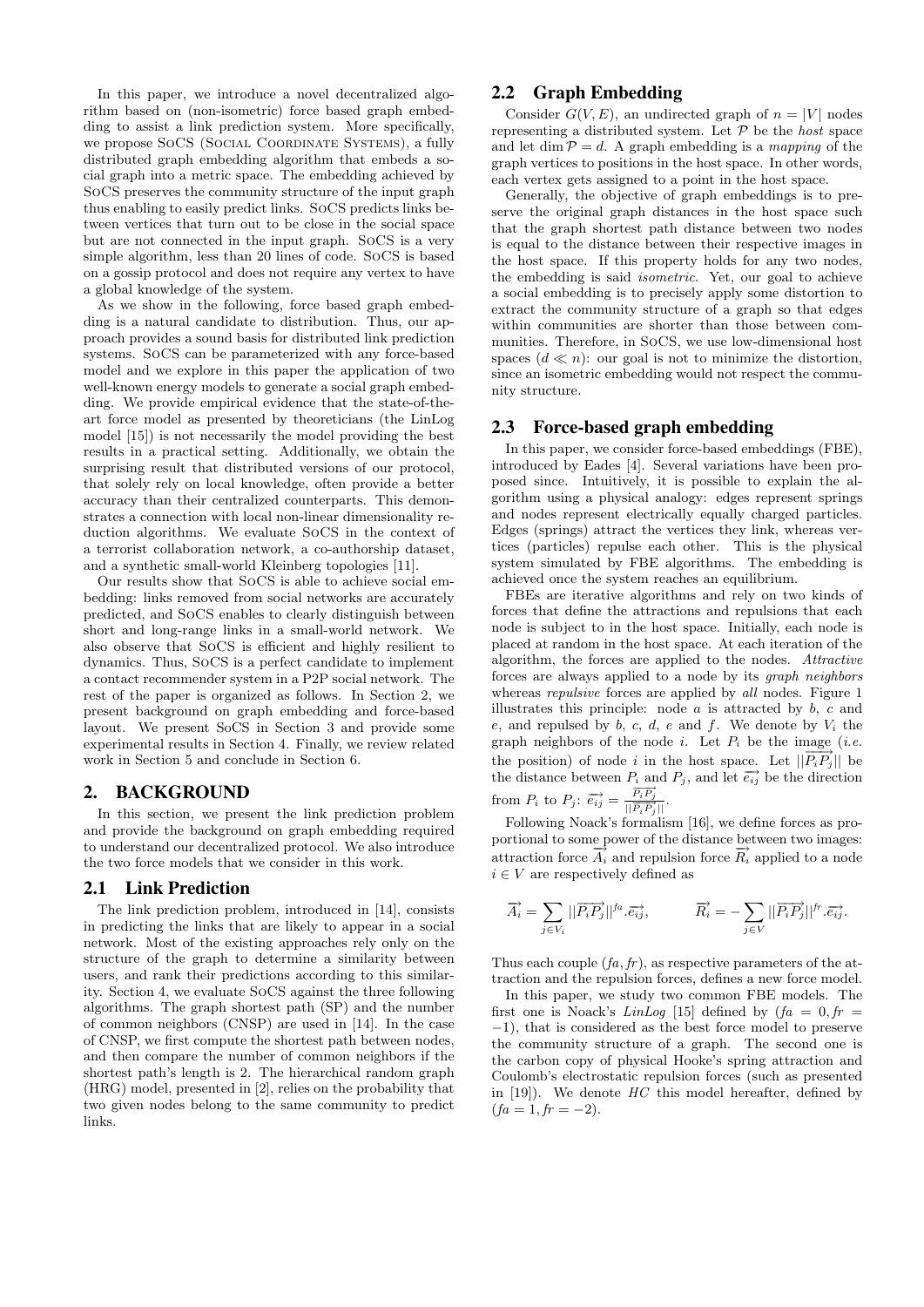# 3. SOCIAL COORDINATE SYSTEM (SOCS)

In this section, we describe how SoCS performs a distributed embedding of a social graph. For the sake of clarity, we hereafter add the adjective social to every element referring to the SoCS host space. For instance the host space of the embedding is designated as the social space and the distance in that space is designated as the social distance. Nodes that have close social positions are social neighbors. At this point it is particularly important to distinguish between the graph neighbors of a node (the friends of this node) and the social neighbors of this node, which are not necessarily the same. Indeed, SoCS will recommend to a node its closest social neighbors that are not already graph neighbors.

In a nutshell, each node that runs a SoCS instance  $(i.e.$ each graph node) regularly updates its position in the social space. Each node first gathers the positions of its graph and social neighbors. Then, using these positions, each node computes the forces that are applied to it, and derives its updated social position. The rest of the protocol is a gossip protocol that provides each node with a list of its social neighbors. This list of social neighbors is then used to compute new positions.

#### 3.1 System model

SoCS is a peer-to-peer (P2P) algorithm that embeds a social graph and operates on a P2P overlay network. We consider a system of  $n$  nodes and assume a one-to-one mapping between the nodes of the social graph and the machines connected to the P2P network, hence we refer as node both to the machine connected to the network and to the logical entity in the social graph. The social graph is an input in SoCS, so each node is aware of its graph neighbors. In a dynamic social graph, the set of graph neighbors may vary during the execution. To join an existing SoCS P2P network, a node contacts its graph neighbors to establish connections. Traditionally, in FBEs, each node is assigned a random initial position. In SoCS, when a node first joins an existing network, its position is initialized at the barycenter of its graph neighbors.

#### 3.2 Rationale

Let us consider the example graph on Figure 1. Assume that this graph represents friendship relations between people. Nodes  $d$  and  $f$  are both two hops away from  $a$ . From the shortest path perspective, they thus should be considered equally friends to a. Yet, it is very likely that d is closer to a since they have two friends in common, namely c and b. This could result in  $d$  having twice more chances than  $f$ of being invited to a's birthday party.

Such social information is typically what SoCS aims at capturing in the resulting social embedding: this is achieved since the attractive forces applied between  $c$  and  $b$  bring  $d$  closer to  $a$  in the social space. In addition, due to  $d$ 's repulsions,  $c$  and  $b$  are closer to  $a$  than  $e$ . As a result, the



Figure 1: Example of a friendship social network

list of friends of a in the resulting space is then ordered from the closest to the farthest:  $b$  and  $c, e, d, f$ .

These results can be interpreted as follows: since  $(a, b, d, c)$ is a rectangle, it has more cohesion than a single line, and members of that structure get close positions. The generalization of this intuition is that nodes within the same community get closer positions than nodes from different communities. This is exactly the approach advocated by Noack, that recently bridged community detection and force-based graph embedding [16].

Link prediction algorithms are empowered by the knowledge of communities (see e.g. [2]). SoCS achieves such a social embedding, capturing, as the evaluation will confirm, the notion of clusters and communities by placing nodes of a community close to each other in the host space. Since links are more likely to appear between nodes of the same community, the social distance (i.e. the Euclidean distance over the social space) can be directly leveraged to predict links between nodes.

#### 3.3 Local repulsions

In SoCS, in order to compute its position, a node needs to compute the sum of attractions and repulsions that apply to it. As explained in Section 2, attractions take into account the graph neighbors. Since a SoCS node is directly connected to all its graph neighbors, computing the attractions is straightforward. We now detail how repulsions are approximated and computed.

Computing repulsion forces based on all nodes is both extremely costly in a large system and hard to achieve in a decentralized way. Instead, SoCS only considers repulsion forces of the close nodes in the social space. This optimization was introduced by Fruchterman and Reingold [7] to reduce the time complexity of graph drawing algorithms. It is relevant for several reasons. First, in both force models (especially the HC model), the repulsion force quickly decreases with respect to the social distance between nodes: distant nodes' contribution to the force equilibrium is negligible. Second, we target link prediction. We aim at predicting links binding nodes that are socially close. Long social distances do not necessarily need to be precisely respected. We empirically show in Section 4 that considering only local repulsions provides better results while reducing the cost of the algorithm. Let  $B(i, r)$  to be the set of i's r closest neighbors in P. SoCS discovers such neighbors and computes the following repulsion force:

$$
\overrightarrow{R_i} = -\sum_{j \in B(i,r)} ||\overrightarrow{P_i P_j}||^{fr} . \overrightarrow{e_{ij}}.
$$

#### 3.4 The SoCS decentralized algorithm

SoCS is a fully decentralized algorithm: each node knows only a limited portion of the network, namely its graph neighbors and its social neighbors. SoCS relies on gossip to discover the social neighbors. Each node runs a clustering protocol, similar to [20], that we call the Neighbors Peer Sampling (NPS). The algorithm is very simple: each node maintains a list of its  $r$  closest social neighbors and communicates with them to share this information and discover closer nodes. Gossip protocols have been shown to be cheap, robust against churn, and to converge quickly [9].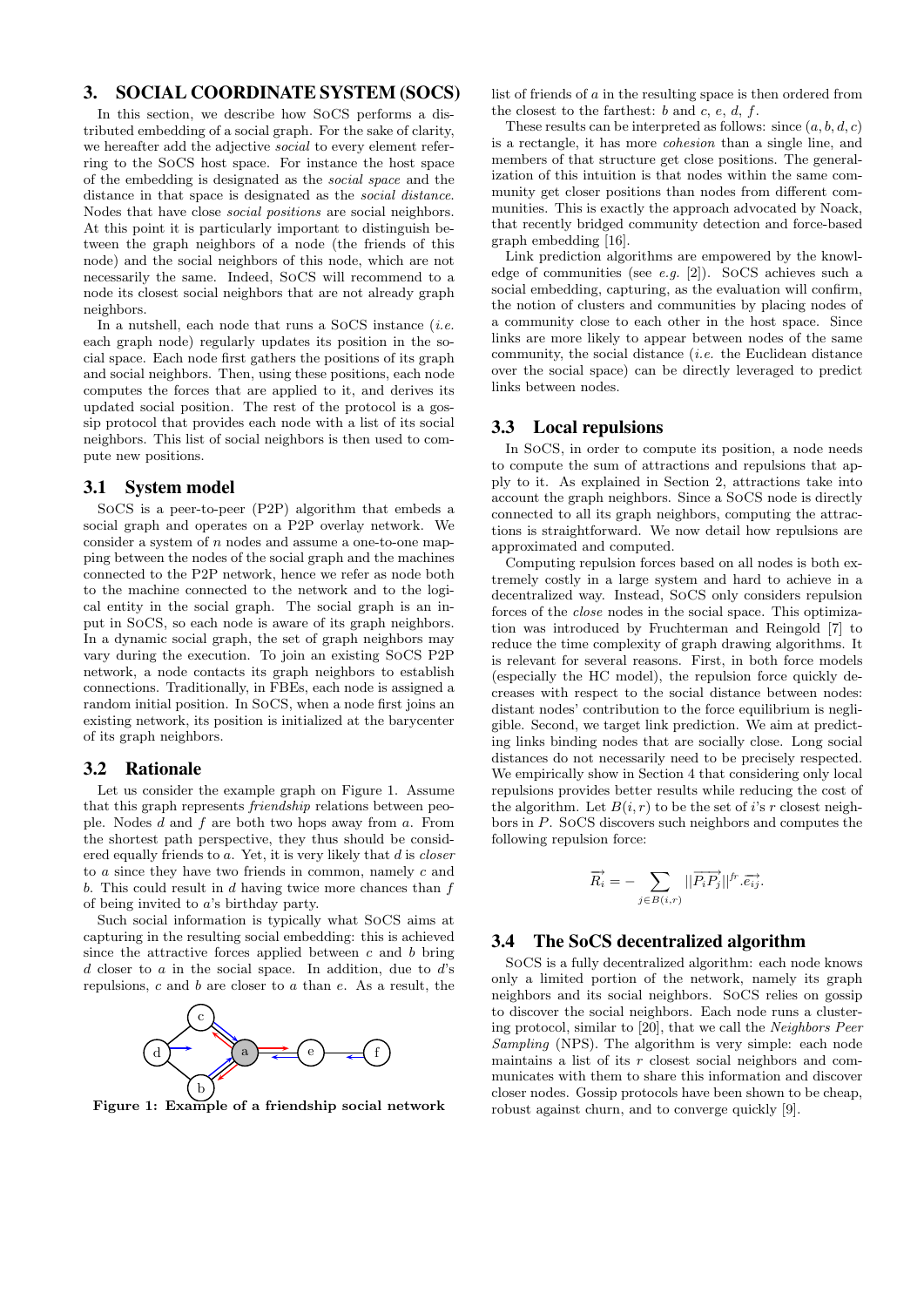

#### Figure 2: Kleinberg small-world grid

Algorithm 1 depicts the SoCS algorithm<sup>1</sup>. Lines  $1-3$ show initialization. In a static setting  $(G$  does not change over time), we assume that nodes are provided with a function Converged() that stops the execution of the protocol on a given node. For instance, a node that has not changed its position over the last couple of rounds, may stop. In a dynamic setting, Converged() always returns false. Two key parameters allow to tune the algorithm: the number of neighbors considered for computing the repulsions,  $r$  and the dimension of the host space, d. The impact of both parameters is detailed in Section 4.

Each node retrieves the lists of its social neighbors by calling GetSocialNeighbors() (this list is obtained from the NPS) and its graph neighbors by calling GetGraphNeighbors() (this list is extracted from the graph). Note that a node can be in both sets, and that the social neighbors list may only contain node positions instead of node identities.

Instead of computing directly a new node position, the presented algorithm computes a couple (speed, direction) toward the ideal position (lines  $12-13$ ). This improvement, also used in [7], allows a faster convergence by speeding up nodes in the early steps while avoiding oscillations during the late ones.

Figures 2,3 and 4 illustrate SoCS running on a smallworld grid. They respectively illustrate Kleinberg's graph generation process, SoCS' input and ouptput on node a, and an illustration of SoCS' system-wide output. Blue nodes represent a's graph neighbors, green nodes represent a's predicted links.

#### 4. EXPERIMENTAL EVALUATION

We experiment SoCS through two different approaches. First, we measure SoCS' accuracy in a link prediction application using two different datasets: a computer science co-authorship graph (namely DBLP) and a terrorist interaction graph. We compare these results against some existing approaches. Then, in the second part of this section, we evaluate SoCS on synthetic small-world graphs. This setup provides a full knowledge of the desired social space and allows us to perform a more precise evaluation of SoCS, both in a static setting and in a dynamic network.

In our experiments, we evaluate the impact of SoCS' parameters, namely the number of repulsions applied to nodes  $(r, \text{ see Section 3.3})$ , the force model (LinLog or HC, as described in Section 2.3), and the number of dimensions in the SoCS coordinates space. We show that, quite surprisingly,



| ${\bf S}$ on node $a$<br>Figure 4: SoCS coordinates space                                                                       |                       |
|---------------------------------------------------------------------------------------------------------------------------------|-----------------------|
| <b>Algorithm 1</b> Graph embedding algorithm, code for Node $i$                                                                 |                       |
| 1: $P_i \leftarrow$ GetBarycenter(GetGraph())                                                                                   |                       |
| 2: $v_{prev} = 1$                                                                                                               |                       |
| 3: $\overline{d}_{prev} \leftarrow \text{new RandomDirection()}$                                                                |                       |
| 4: while not Converged() do<br>$\triangleright$ Execute a cycle                                                                 |                       |
| $\vec{d} \leftarrow \vec{0}$<br>5:                                                                                              |                       |
| 6:<br>for $j \in$ GetGraphNeighbors() do                                                                                        |                       |
| $\vec{d} \leftarrow \vec{d} +   \vec{P_i}\vec{P_i}  ^{fa} \cdot \vec{e_i}$ $\triangleright$ Compute attractions<br>7:           |                       |
| 8:<br>end for                                                                                                                   |                       |
| 9:<br>for $j \in$ GetSocialNeighbors() do                                                                                       |                       |
| $\vec{d} \leftarrow \vec{d} -   \vec{P_i} \vec{P_j}  ^{fr} \cdot \vec{e_i}$ $\triangleright$ Compute repulsions<br>10:          |                       |
| 11:<br>end for                                                                                                                  |                       |
| $\overrightarrow{d} \leftarrow \overrightarrow{d}/\ \overrightarrow{d}\ $<br>12:                                                |                       |
| $v = (\frac{1}{2} \cdot \cos(\overrightarrow{d}, \overrightarrow{d}_{prev}) + 1)v_{prev}$ $\triangleright$ Compute speed<br>13: |                       |
| $\overrightarrow{d}_{prev} = \overrightarrow{d}$ ; $v_{prev} = v$<br>14:                                                        |                       |
| $P_i = P_i + v \cdot \overrightarrow{d}$<br>15:                                                                                 | $\triangleright$ Move |
| 16: end while                                                                                                                   |                       |

the configurations that achieve the best prediction quality are very close to the ones that perform well in a distributed environment. Finally, please note that, although SoCS is implemented in a java simulator, it runs in a fully distributed setting: each node is only provided with the list of its graph neighbors identities. In particular, SoCS does not rely on any assumption about the nature or the size of the graph.

#### 4.1 SoCS link prediction quality

In this section, we consider two different social graphs. The first one is a terrorist association network [13] of 62 nodes and 152 edges, used in [2] to evaluate HRG. The second one is the DBLP dataset, from which we generate a co-author graph. We create an edge between the authors having at least one publication in common, while removing the authors that have less than 20 publications. We keep the largest connected component: 27, 680 nodes connected by 211, 078 edges. In order to perform the link prediction, we rely on the standard approach consisting in removing some edges from the graphs and trying to predict them. The edges removed are always selected at random, yet without disconnecting the graph.

We compare SoCS' performance with SP, CNSP and HRG (described Section 2.1). We consider the case of a static network: the social graph is not modified during the execution and SoCS runs until convergence. We use ROC curves, as well as the AUC measure to display the results.

Figure 8 displays the AUC of the link prediction on the

<sup>&</sup>lt;sup>1</sup> Java binaries and complete source code are available: http: //www.irisa.fr/asap/coord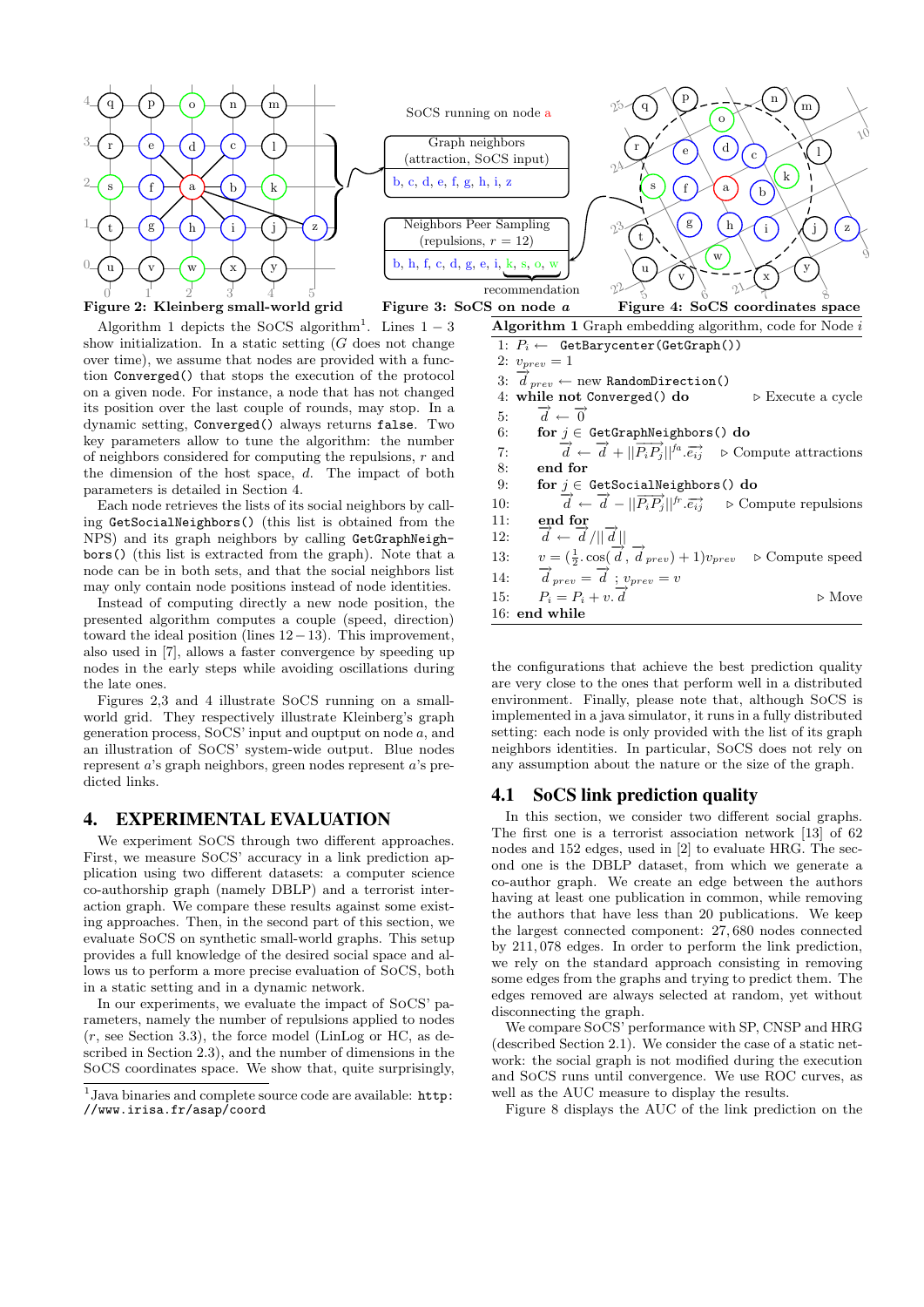

terrorist association graph for an increasing number e of edges removed. We configure SoCS to use 10 dimensions. As already shown in [14], SP does not perform well, while CNSP is very accurate. We observe that SoCS performs best with the HC force model. It's also very interesting to notice that a lower value of  $r$  also improves the accuracy of the prediction. By reducing the amount of information gathered by each node, SoCS eliminates the impact of distant nodes and reduces the noise in the data: nodes get a better position. With HC, SoCS outperforms HRG at each level of sparsity.

The results obtained on the DBLP dataset, presented on Figure 5, confirm these observations. In that case, 1% of the edges were removed for prediction. We configure SoCS to use 20 dimensions. We were not able to evaluate HRG on this graph for the implementation provided by the authors quickly runs out of memory on a 16GB memory computer when applied to such a large graph. On smaller graphs, SoCS runs faster and uses much less memory than HRG.

Again, SoCS performs best in the HC force model with a small number of repulsions. This is a very positive indicator of SoCS' scalability, since repulsions consume bandwidth.

SoCS is always outperformed by CNSP. However, we argue that CN and SP both require the computation of all shortest paths, which has a prohibitive cost especially in a P2P environment facing churn: each node joining or leaving potentially impacts many shortest paths. In SoCS, nodes only exchange lists of neighbors in the SoCS coordinates space. Additionally, CNSP is known to perform very well in many social graphs [14], and we believe that the setup of this experiment largely favors the CNSP metric: scientific publications often have more than 2 authors, inducing a highly redundant common neighbors (CNSP) set. SP also outperforms SoCS after predicting 60% of the missing edges. However, similarly to a top- $k$  ranking, we believe that first (say, 1%) predictions are the most important.

#### 4.2 SoCS applied to a small-world network

In this section, we consider a synthetic small-world network. We rely on the Kleinberg model [11] to generate a small world network. In this model, nodes are first linked according to a lattice graph. These links represent short links. Then, long links are drawn between nodes representing the inter-community links. Figure 2 illustrates the process: node  $a$  has short links to nodes  $b$  to  $i$ , and a long link to z. We extract the resulting graph and use it as the SoCS input. All the results we present are averaged over 100 different randomly generated graphs.

| $\epsilon$ | SP   | CNSP | $_{\rm HRG}$ | SOCS HC |           | SoCS LinLog |           |
|------------|------|------|--------------|---------|-----------|-------------|-----------|
|            |      |      |              | $r=20$  | $r = all$ | $r=20$      | $r = all$ |
|            | .851 | .914 | .881         | .899    | .894      | .869        | .864      |
| 10         | .841 | .904 | .884         | .900    | .896      | .868        | .864      |
| 20         | .843 | .888 | .868         | .883    | .881      | .854        | .850      |
| 30         | .837 | .871 | .859         | .869    | .869      | .837        | .835      |

Figure 8: Terrorist network link prediction AUC

## *4.2.1 Static system evaluation*

After SoCS converged, it provides each node with a position in the social space, as illustrated on Figure 4. It is then possible to compute how closely the SoCS social coordinates match the ones in the grid used during the graph generation (Figure 2). We are not interested in the absolute value of the coordinates, nor by any scaling or rotation that could occur, as illustrated on Figure 4. Our goal is to have distances in the SoCS social space proportional to the ones in the grid. We first compute the Pearson correlation between all node pairs' distances. Contrary to the previous results, the best performance (0.95) is obtained with the LinLog force model and with a large value of  $r$ , and the performance slightly decreases when the number of dimensions increases. However, as observed in Section 4.1, the local positioning of nodes has much more impact on the quality of the link prediction than the accuracy of the distance between far away nodes. Hence, we define a second measure that we call the local Pearson coefficient. For each node, we compute the Pearson correlation by only considering the distances to graph neighbors, and we average this result over all the nodes. As Figure 6 shows, the best results are achieved through small values of r. Increasing the number of dimensions improves the results with HC, while Linlog performs better with a small d. These results confirm our experiments on link prediction: SoCS should be configured with a small  $r$  in order to generate an accurate short-range positioning without taking into account noise from distant nodes.

A second experiment consists in using SoCS to allow nodes to differentiate between short and long range links. This problem was posed by Kleinberg in [12] and was already theoretically addressed [6]. Due to space limitations, we do not present these results. SoCS provides an accurate and more flexible experimental approach to this problem.

#### *4.2.2 Dynamic system evaluation*

In this section, we consider SoCS in a dynamic system, typical of a deployed P2P network. Users may join and leave the system (aka churn), creating perturbations. SoCS relies on gossip protocols, which have been extensively studied within different churn conditions and have been shown to be very resilient, even in the case of massive failures. In SoCS, the arrival or departure of a node modifies the underlying social graph, therefore, the SoCS coordinates should be updated in order to reflect these modifications. In this section, we study the quality of the SoCS coordinates during different churn conditions.

We first consider the case of a "cold start". The 1, 024 nodes of the small-world network simultaneously join, without running any intermediate SoCS coordinate adjustment. Figure 7 displays the normalized local Pearson coefficient for different SoCS configurations. The value 1 is obtained once the system has converged. The HC force model reaches sta